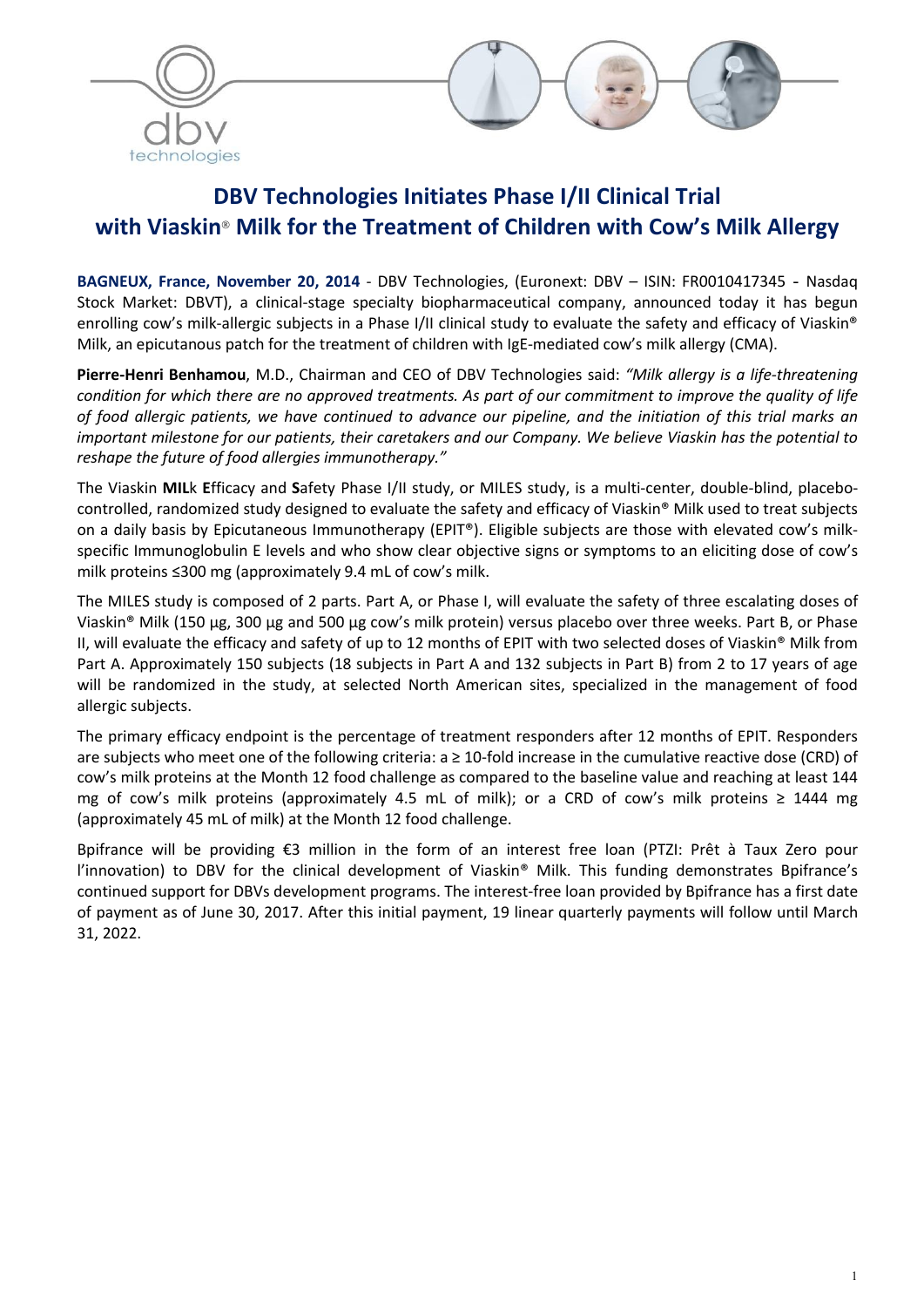



# About Viaskin® Milk

Viaskin Milk for the treatment of pediatric CMA is DBV's second most advanced product in development. CMA is the first allergy to appear during early childhood and the most common food allergy in infants and young children, affecting 2% to 3% of the general population. CMA is often missed in the primary care setting and can be a significant cause of infant distress when left undiagnosed. Symptoms can include gastrointestinal problems including vomiting and diarrhea, skin rash, angioedema or rapid swelling of the skin, and anaphylaxis. The only option available for CMA management is the avoidance of cow's milk, which can lead to issues of dietary imbalance, failure to thrive and poor quality of life.

# About DBV Technologies

DBV Technologies is developing Viaskin®, an innovative new approach to the treatment of allergies – a major public health issue that has been increasing in prevalence. DBV Technologies, incorporated in France in 2002, has developed a proprietary, worldwide-patented technology for administering an allergen to intact skin while avoiding transfer to the blood, and thus considerably lowering the risk of a systemic, allergic reaction in the event of accidental exposure. DBV Technologies is focusing on food allergies, including milk and peanut, for which there are currently no effective treatments. DBV Technologies has designed two products candidates: Viaskin® Peanut and Viaskin® Milk. The clinical development program for Viaskin® Peanut has received Fast Track designation from the US Food and Drug Administration.

DBV Technologies shares are traded on segment C of Euronext Paris (Ticker: DBV, ISIN code: FR0010417345) and on the Nasdaq Stock Market in the form of American Depositary Shares (each representing one-half of one ordinary share) (Ticker: DBVT).

For more information on DBV Technologies, please visit our website: www.dbv-technologies.com

### About Bpifrance

Formed by the law of the 31st December 2012, Bpifrance (a public sector investment bank) is the outcome of the merger between OSEO, the FSI, CDC Entreprises and FSI Régions. Its two shareholders are the French state and the Caisse des Dépôts bank. Bpifrance finances businesses from the seed phase to transfer to stock exchange listing, through loans, guarantees and equity. Bpifrance also provides enhanced support and backing for innovation, export, and external growth. With its 42 regional offices, it is a one-stop shop for entrepreneurs in each region for all their finance and investment needs. Bpifrance also participates in the management of several European funding programs. www.bpifrance.fr - Follow us on Twitter: @bpifrance

### Forward Looking Statements

This press release contains forward-looking statements, including statements about the safety and efficacy of DBV Technologies' product, our ability to successfully complete the clinical trial, our ability to obtain regulatory approval for and commercialize Viaskin® Milk, and our ability to obtain funding from Bpifrance. These forward-looking statements are not promises or guarantees and involve substantial risks and uncertainties. Among the factors that could cause actual results to differ materially from those described or projected herein include uncertainties associated generally with research and development, clinical trials and related regulatory reviews and approvals, the risk that historical clinical trial results may not be predictive of future trial results, whether Viaskin® Milk will be successfully marketed if approved, and subsequent changes in the agreement with Bpifrance. A further list and description of these risks, uncertainties and other risks can be found in the Company's regulatory filings with the French Autorité des Marchés Financiers, the Company's Securities and Exchange Commission filings and reports, including in the Company's prospectus filed with the SEC on October 22, 2014 and future filings and reports by the Company. Existing and prospective investors are cautioned not to place undue reliance on these forward-looking statements, which speak only as of the date hereof. DBV Technologies undertakes no obligation to update or revise the information contained in this Press Release, whether as a result of new information, future events or circumstances or otherwise.